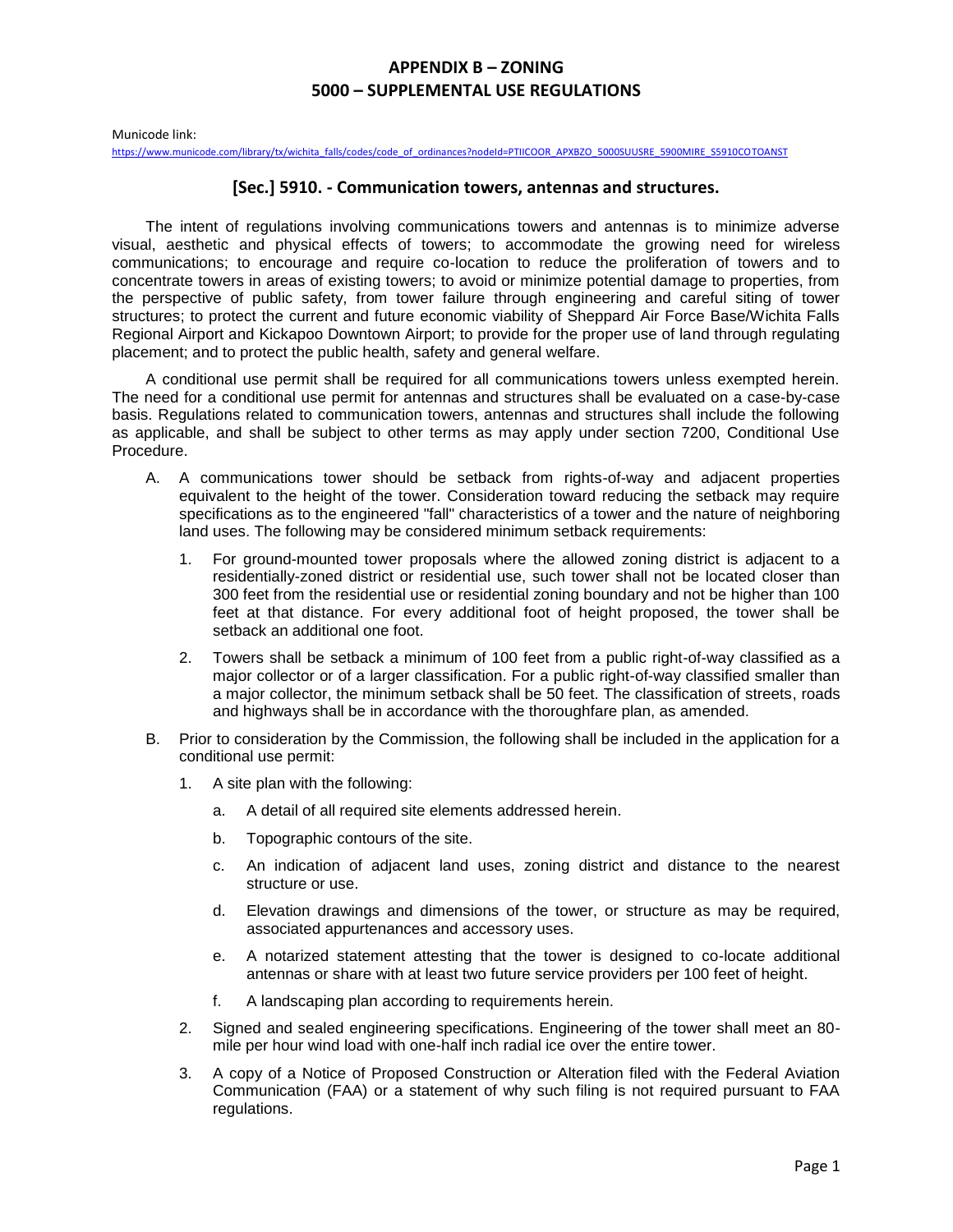- 4. An indication of fee-simple title or a leasehold of the property.
- 5. The name, address and phone number of the owner of the tower or structure, and if different, the name, address and phone number of the property owner.
- 6. As determined by the city, an evaluation of and comments from Sheppard Air Force Base/Wichita Falls Regional Airport and the appropriate city departments regarding Kickapoo Downtown Airport. The city shall provide this information for inclusion into the application.
- 7. The installation of antennas and/or towers shall take advantage of existing structures in the area and shall co-locate or share towers to the greatest extent possible so as not to interfere with minimum altitudes or operational safety of aircraft, and to limit the proliferation of towers to the greatest extent possible.

Should a tower provider deem that it is not possible to share a tower with more than one antenna or that a new tower is required to accommodate service providers, the tower provider shall be required to provide documentation to that effect. In addition, should a tower provider determine that it was not possible to locate a tower in the area of other towers or structures of similar heights, or atop existing structures, the tower provider shall be required to provide documentation to that effect. Such documentation shall be included with the application.

- 8. A fee for a communications tower conditional use permit application as provided by separate ordinance.
- C. Guy wires and equipment buildings shall be located on the same lot as the tower.
- D. Towers shall be located on a platted lot.
- E. A lot upon which a tower is located shall comply with section 6200 regarding parking and paved access, and provisions addressing stormwater detention. If no building is constructed for human occupation, no parking shall be required.
- F. If a tower is proposed within 100 feet of a public rights-of-way, or within 300 feet of an adjacent land use, there shall be provided canopy trees, understory trees and shrubs, of a type and size defined under section 6800, of a sufficient number and spacing that will screen the ground-level visual effects of the tower and associated appurtenances from adjacent properties and rights-ofway. Such requirements shall be in addition to and in compliance with provisions of section 6800 regarding landscaping. This provision shall also apply to those situations where groundlevel equipment or buildings are being placed. A landscape plan shall be required. The city shall have sole discretion as to the adequacy of a proposal to accomplish the intent of this provision for screening the ground-level visual effects of the tower.
- G. A lot used to locate a tower upon shall be subject to a conditional use permit for all-subsequent activities or land uses proposed.
- H. No signs, banners, logos or similar such advertising, notice or graphics shall be attached or applied to a tower or antenna or mounted, applied or attached to ground-level equipment buildings associated with the tower. This provision shall not apply to warning signs or other signs as required by governmental agencies.
- I. Towers, antennas and structures shall be equipped with and maintain aircraft warning lights if required by the FAA or the city.
- J. The tower provider shall be responsible for periodic or routine inspections according to acceptable industry standards. The building official may order an inspection following any event that would question the continued integrity of construction.
- K. The building official: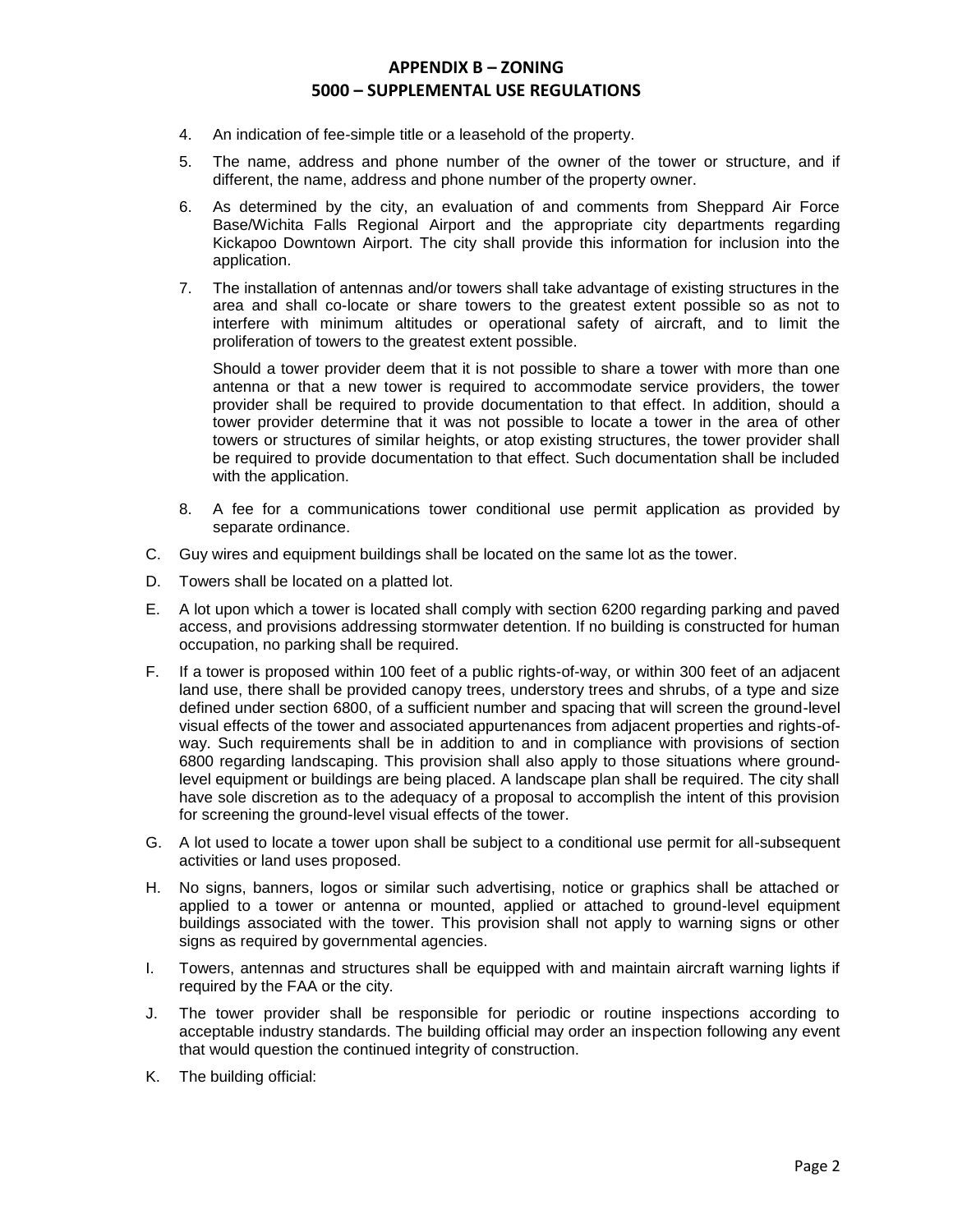- 1. Shall require a building permit for the installation of any tower, and shall determine the need for a building permit regarding any attachment to a tower, or the installation of any building, cabinets or other accessory or ancillary facilities. Where attachments are being made to a tower, signed and sealed engineering specifications may be required which certifies that the tower with attachments will continue to maintain structural integrity as required herein.
- 2. Shall ascertain that conditions addressed herein, and others as may be required by the Commission, are in place prior to beginning operations or the installation of any antenna.
- L. Nonconforming communication towers. Existing towers, not in conformance with regulations herein, shall be determined as nonconforming and subject to the following provisions:
	- 1. Communication towers in existence at passage of this regulation shall be allowed to continue to be used as they presently exist. Modifications to accommodate the co-location of an additional user or users shall be permitted on existing towers subject to provisions under [subsection] K herein.

An exception to this provision exists if there is provided comprehensive general liability coverage listing the city as additional named insured in the following amounts:

- a. For towers 300 feet or less, a minimum insured amount of \$500,000.00.
- b. For towers in excess of 300 feet in height, a minimum insured amount of \$1,000,000.00.

Should the tower owner have more than one tower within the city limits, the insurance total shall be determined by the aggregate tower height of all towers owned by the company within the city limits.

- 2. Where ground-level equipment is proposed, the area shall be subject to subsection E of this section.
- 3. A tower may be replaced if the replacement does not exceed the height of the previous tower. The replacement of a tower will require compliance with subsection K of this section or may obtain an exception if comprehensive general liability insurance coverage is provided as per subsection L.1 of this section. This provision shall not apply to a tower that has been removed for a period of six months or longer. A proposal to replace a tower that has been removed for a period of six months shall be considered a new tower and subject to all requirements under this regulation.
- 4. No plat shall be required when locating equipment cabinets, or equipment buildings not intended for human occupation.
- M. A conditional use permit shall not be required under the following situations:
	- 1. Locating towers or antennas atop existing structures, subject to section 6400 as amended, within the CBD, LI, HI or GC zoning districts.
	- 2. Installation of ground-level equipment and/or buildings used to house such equipment.
	- 3. Installation of antennas on existing towers that does not increase the height of the tower.
- N. If a communications tower is located in MFR, MHR, RMU, PUD, SF-1 or SF-2 zones, then it must be a stealth tower. If a communications tower is located in any other zone, with the exception of LI or HI, then it must be a monopole or stealth tower.
- O. Towers and/or antennas intended for amateur radio stations:
	- 1. Shall require a building permit, manufacturer's specifications and site plan. An exception to this provision exists for towers less than 70 feet in height.